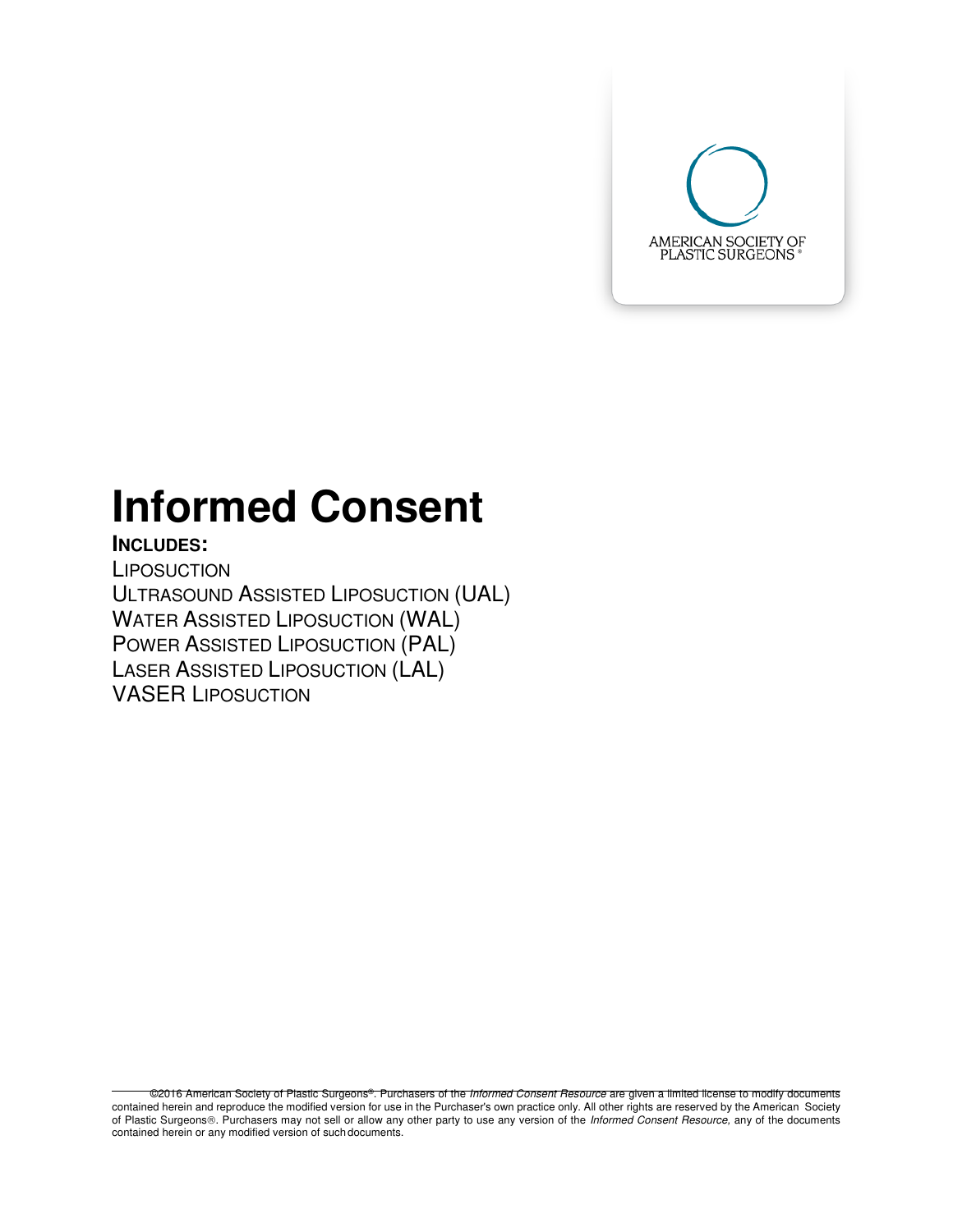#### **INSTRUCTIONS**

This is an informed-consent document that has been prepared to help inform you about liposuction surgery, its risks, as well as alternative treatment(s).

It is important that you read this information carefully and completely. Please initial each page, indicating that you have read the page and sign the consent for surgery as proposed by your plastic surgeon and agreed upon by you.

#### **GENERAL INFORMATION**

Liposuction is a surgical technique to remove unwanted deposits of fat from specific areas of the body, including the face and neck, upper arms, trunk, abdomen, buttocks, hips and thighs, and the knees, calves and ankles. This is not a substitute for weight reduction, but a method for removing localized deposits of fatty tissue that do not respond to diet or exercise. Liposuction may be performed as a primary procedure for body contouring or combined with other surgical techniques such as facelift, abdominoplasty, or thigh lift procedures to tighten loose skin and supporting structures.

The best candidates for liposuction are individuals of relatively normal weight who have excess fat in particular body areas. Having firm, elastic skin will result in a better final contour after liposuction. Skin that has diminished tone due to stretch marks, weight loss, or natural aging will not reshape itself to the new contours and may require additional surgical techniques to remove and tighten excess skin. Body- contour irregularities due to structures other than fat cannot be improved by this technique. Liposuction by itself will not improve areas of dimpled skin known as "cellulite."

**Liposuction, also called Suction-assisted lipectomy, is a surgical procedure** performed by using a hollow metal surgical instrument known as a cannula that is inserted through small skin incision(s) and is passed back and forth through the area of fatty deposit. The cannula is attached to a vacuum source, which provides the suction needed to remove the fatty tissue.

In some situations, a special cannula may be used that emits ultrasonic energy, laser energy, or a jet of water, to break down fatty deposits. Depending on your needs, your surgeon may recommend suctionassisted lipectomy alone, or in combination with another technique.

There are a variety of different techniques used by plastic surgeons for liposuction and care following surgery. Liposuction may be performed under local, sedation, or general anesthesia. Tumescent liposuction technique involves the infiltration of fluid containing dilute local anesthetic and epinephrine into areas of fatty deposits. This technique can reduce discomfort at the time of surgery, blood loss, and post- operative bruising.

Compression support garments and dressings are worn to control swelling and promote healing.

#### **ALTERNATIVE TREATMENTS**

Alternative forms of management consist of not treating the areas of fatty deposits. Diet and exercise regimens may be of benefit in the overall reduction of excess body fat. Direct removal of excess skin and fatty tissue may be necessary in addition to liposuction in some patients. Nonsurgical external heating or cooling treatments may also be considered to reduce fat. Treatment with deoxycholic acid can also be considered. Risks and potential complications are associated with alternative surgical forms of treatment.

#### **INHERENT RISKS OF LIPOSUCTION SURGERY**

Every surgical procedure involves a certain amount of risk and it is important that you understand these risks and the possible complications associated with them. In addition, every procedure has limitations. An individual's choice to undergo a surgical procedure is based on the comparison of the risk to potential benefit. Although the majority of patients do not experience these complications, you should discuss each of them with your plastic surgeon to make sure you understand all possible consequences of liposuction.

**Page 1 of 10 Patient Initials COVID-2016** American Society of Plastic Surgeons® This form is for reference purposes only. It is a general guideline and not a statement of standard of care. Rather, this form should be edited and amended to reflect policy requirements of your practice site(s), CMS and Joint Commission requirements, if applicable, and legal requirements of your individual states. The ASPS does not certify that this form, or any modified version of this form, meets the requirements to obtain informed consent for this particular procedure in the jurisdiction of your practice.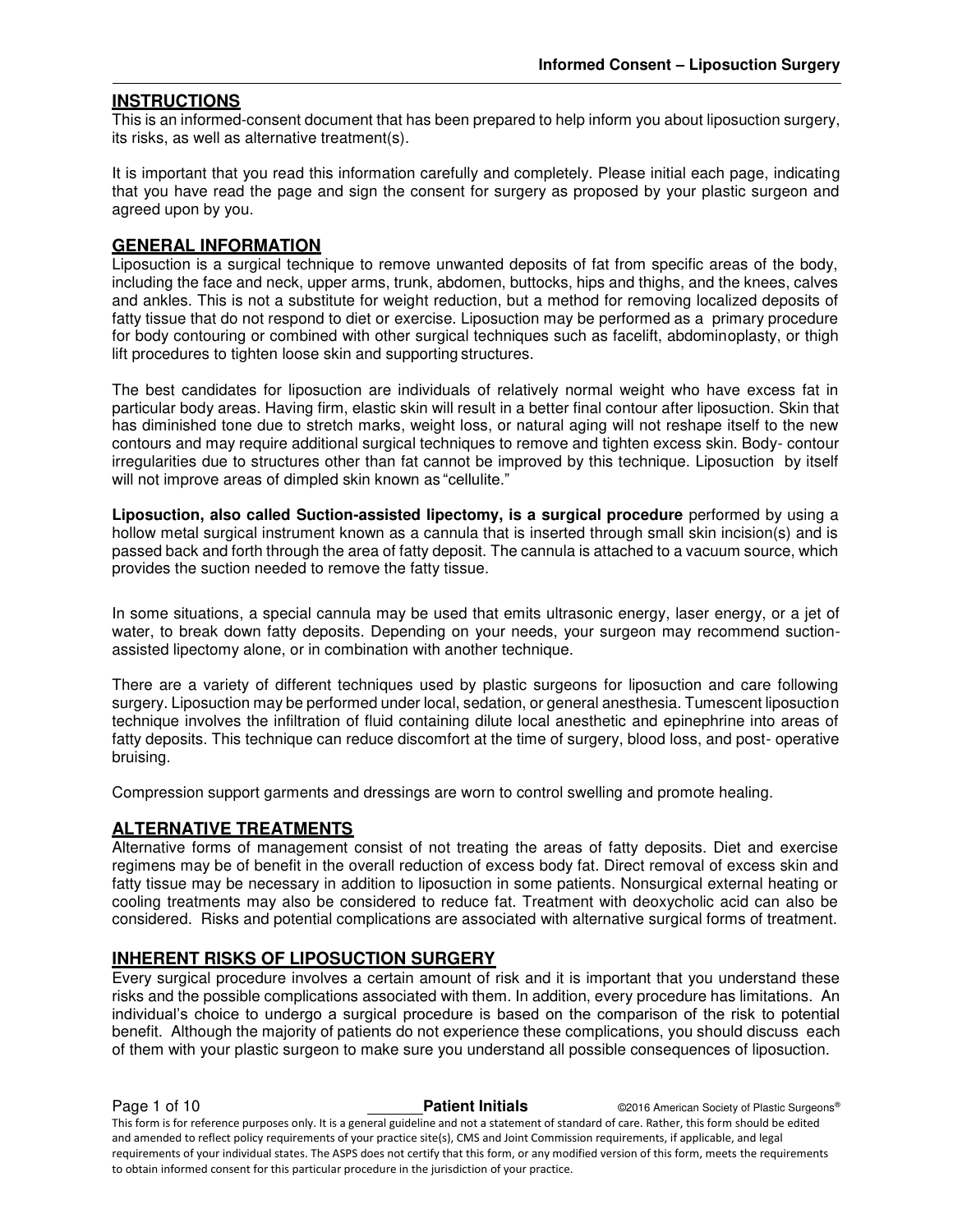#### **SPECIFIC RISKS OF LIPOSUCTION SURGERY**

#### **Patient Selection:**

Individuals with poor skin tone, medical problems, obesity, or unrealistic expectations may not be candidates for liposuction.

#### **Liposuction in General:**

There is the possibility that large volumes of fluid containing dilute local anesthetic drugs and epinephrine that is injected into fatty deposits during surgery may contribute to fluid overload or systemic reaction to these medications. Additional treatment including hospitalization may be necessary.

#### **Ultrasound-, VASER, & Laser-Assisted Lipectomy:**

Risks associated with these techniques include the above mentioned risks and the following specific risks:

#### **Burns:**

Energy may produce burns and tissue damage either at the location where the cannula is inserted into the skin or in other areas if the cannula touches the undersurface of the skin for prolonged periods of time. If burns occur, additional treatment and surgery may be necessary.

#### **Cannula Fragmentation:**

Ultrasonic energy produced within the cannula may cause disintegration (fragmentation) of the surgical instrument. The occurrence and effect of this is unpredictable. Should this occur, additional treatment including surgery may be necessary.

#### **Unknown Risks:**

The long-term effect on tissue and organs to exposure to short-duration, high-intensity ultrasonic energy is unknown. There is the possibility that additional risk factors of ultrasound-assisted liposuction may be discovered.

#### **GENERAL RISKS OF SURGERY**

#### **Healing Issues:**

Certain medical conditions, dietary supplements and medications may delay and interfere with healing. Patients with diabetes or those taking medications such as steroids on an extended basis may have prolonged healing issues. Smoking will cause a delay in the healing process, often resulting in the need for additional surgery. There are general risks associated with healing such as swelling, bleeding, possibility of additional surgery, prolonged recovery, color changes, shape changes, infection, not meeting patient goals and expectations, and added expense to the patient. There may also be a longer recovery due to the length of surgery and anesthesia. Patients with significant skin laxity will continue to have the same lax skin after surgery. The quality or elasticity of skin will not change and recurrence of skin looseness will occur at some time in the future, quicker for some than others. There are nerve endings that may become involved with healing scars from surgery. While there may not be a major nerve injury, the small nerve endings during the healing period may become too active producing a painful or oversensitive area due to the small sensory nerve involved with scar tissue; the pain could be permanent. Often, massage and early nonsurgical intervention resolves this. It is important to discuss post-surgical pain with your surgeon.

#### **Bleeding:**

It is possible, though unusual, to experience a bleeding episode during or after surgery. Should postoperative bleeding occur, it may require emergency treatment to drain accumulated blood or you may require a blood transfusion, though such occurrences are rare. The collection of blood that can occur under your skin following surgery is referred to as a hematoma. Increased activity too soon after surgery can lead to increased chance of bleeding and additional surgery. It is important to follow postoperative

**Page 2 of 10 Patient Initials CONFIDENT CONFIDENT CONFIDENT CONFIDENT** CONFIDENT CONFIDENT CONFIDENT CONFIDENT This form is for reference purposes only. It is a general guideline and not a statement of standard of care. Rather, this form should be edited and amended to reflect policy requirements of your practice site(s), CMS and Joint Commission requirements, if applicable, and legal requirements of your individual states. The ASPS does not certify that this form, or any modified version of this form, meets the requirements to obtain informed consent for this particular procedure in the jurisdiction of your practice.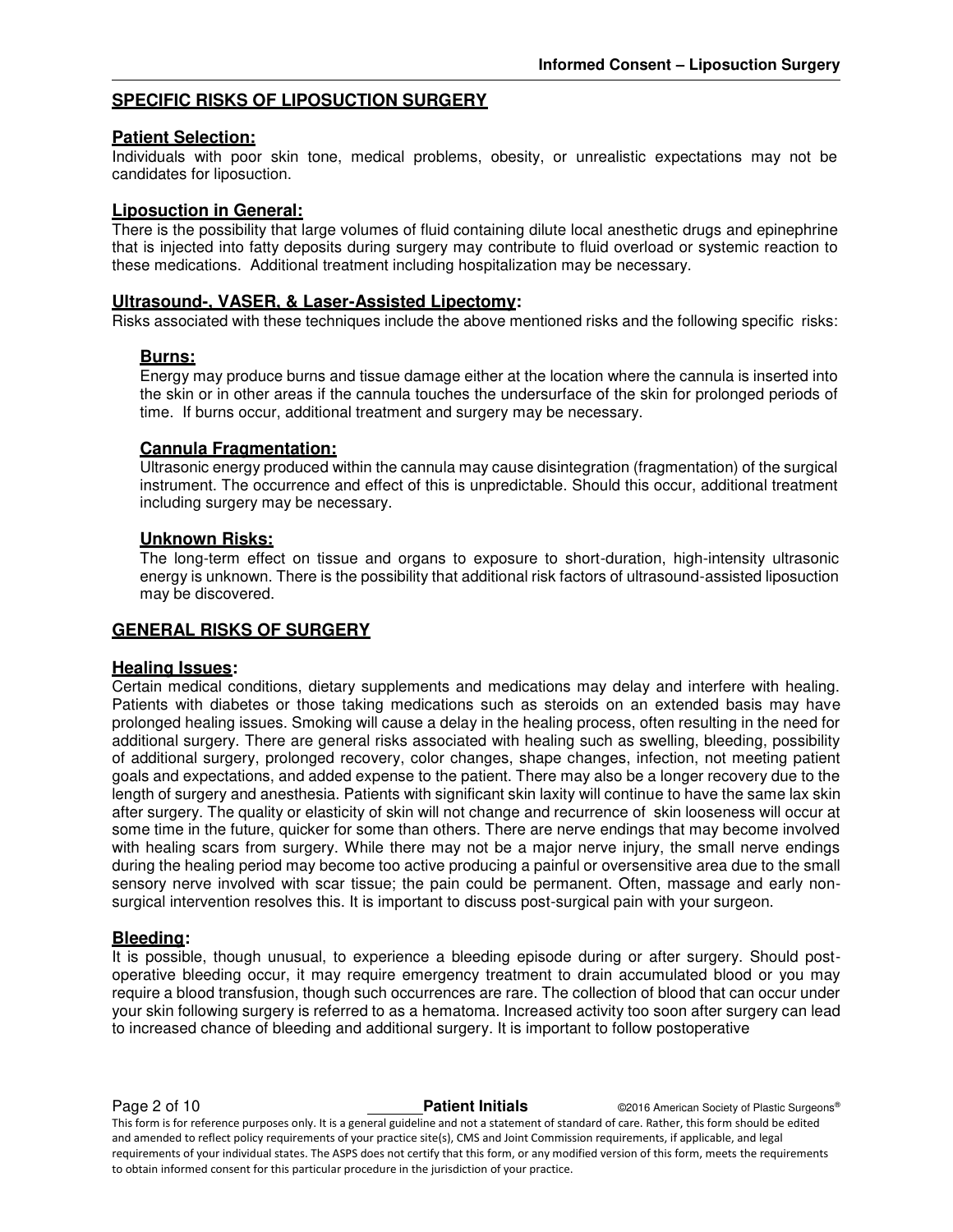instructions and limit exercise and strenuous activity for the instructed time. Non-prescription "herbs" and dietary supplements can increase the risk of surgical bleeding. Hematoma can occur at any time, usually in the first three weeks following injury to the operative area. If blood transfusions are necessary to treat blood loss, there is the risk of blood-related infections such as hepatitis and HIV (AIDS). Your surgeon may provide medications after your surgery to prevent blood clots. Medications that are used to prevent blood clots in veins can produce bleeding and decreased blood platelets.

### **Infection:**

Infection, although uncommon, can occur after surgery. Should an infection occur, additional treatment including antibiotics, hospitalization, or additional surgery may be necessary. It is important to tell your surgeon of any other infections, such as a history of MRSA infections, an open wound, recent upper respiratory infection/ pneumonia, ingrown toenail, insect bite, tooth abscess, or urinary tract infection. Infections in other parts of the body, may lead to an infection in the operated area. Post-operative infections often result in more extensive scarring and predispose to revision surgery.

# **Scarring:**

All surgery leaves scars, some more visible than others. Although good wound healing after a surgical procedure is expected, this surgery will result in long, prominent scars that are permanent. Abnormal scars may occur within the skin and deeper tissues. Scars may be unattractive and of different color than the surrounding skin tone. Scar appearance may also vary within the same scar. Scars may be asymmetrical (appear different on the right and left side of the body). There is the possibility of visible marks in the skin from sutures. These scars may become raised, red, or discolored in the first few weeks/months, but usually settle down over time. However, some patients are prone to "hypertrophic" or "keloid" scars i.e. prominent, raised, red scars that do not settle. Further treatments with medications and/or surgery may be required.

# **Firmness:**

Excessive firmness can occur after surgery due to internal scarring. The occurrence of this is not predictable. Additional treatment including surgery may be necessary.

#### **Incision Separation:**

Incisions may separate after surgery. Should this occur, additional treatment including surgery may be necessary.

#### **Sutures:**

Most surgical techniques use deep sutures. You may notice these sutures after your surgery. Sutures may spontaneously poke through the skin, become visible or produce irritation that requires suture removal.

#### **Delayed Healing:**

Wound disruption or delayed wound healing is possible. Some areas of the skin may not heal normally and may take a long time to heal. Areas of skin may die. This may require frequent dressing changes or further surgery to remove the non-healed tissue. Individuals who have decreased blood supply to tissue from past surgery or radiation therapy may be at increased risk for wound healing and poor surgical outcome. Smokers have a greater risk of skin loss and wound healing complications.

#### **Damage to Deeper Structures:**

There is the potential for injury to deeper structures including nerves, blood vessels, lymphatics, muscles, internal organs such intestines, liver, kidneys, spleen, and lungs (pneumothorax) during any surgical procedure. The potential for this to occur varies according to the type of procedure being performed. Injury to deeper structures may be temporary or permanent and may result in significant illness or death.

# **Fat Necrosis:**

Fatty tissue found deep in the skin might die. This may produce areas of firmness within the skin. Additional surgery to remove areas of fat necrosis may be necessary. There is the possibility of contour irregularities in the skin that may result from fat necrosis.

**Page 3 of 10 Patient Initials COVID-2016** American Society of Plastic Surgeons® This form is for reference purposes only. It is a general guideline and not a statement of standard of care. Rather, this form should be edited and amended to reflect policy requirements of your practice site(s), CMS and Joint Commission requirements, if applicable, and legal requirements of your individual states. The ASPS does not certify that this form, or any modified version of this form, meets the requirements to obtain informed consent for this particular procedure in the jurisdiction of your practice.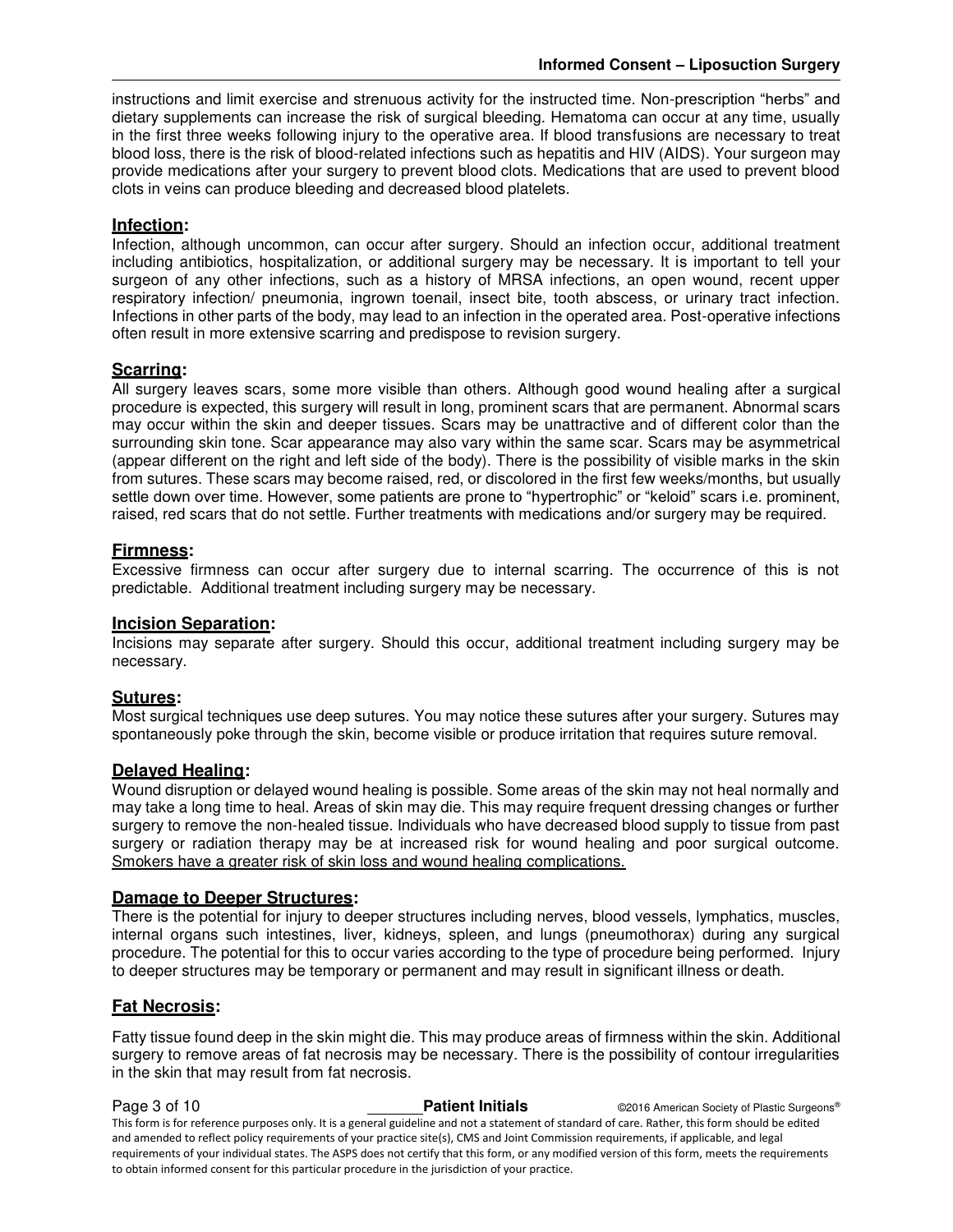### **Seroma:**

Infrequently, fluid may accumulate between the skin and the underlying tissues following surgery, trauma or vigorous exercise. Should this problem occur, it may require additional procedures for drainage of fluid.

### **Surgical Anesthesia:**

Both local and general anesthesia involves risk. There is the possibility of complications, injury, and even death from all forms of surgical anesthesia or sedation.

### **Shock:**

In rare circumstances, your surgical procedure can cause severe trauma, particularly when multiple or extensive procedures are performed. Although serious complications are infrequent, infections or excessive fluid loss can lead to severe illness and even death. If surgical shock occurs, hospitalization and additional treatment would be necessary.

#### **Pain:**

You will experience pain after your surgery. Pain of varying intensity and duration may occur and persist after surgery. If you are a chronic pain patient followed by a Pain Therapy Practitioner, you may be asked to see this practitioner pre operatively to assist you in the management of your pain disorder in the postoperative period. Chronic pain may occur very infrequently from nerves becoming trapped in scar tissue or due to tissue stretching.

There are nerve endings that may become involved with healing scars from surgery. While there may not be a major nerve injury, the small nerve endings during the healing period may become too active producing a painful or oversensitive area due to the small sensory nerve involved with scar tissue. Often, massage and early non-surgical intervention resolves this. It is important to discuss post-surgical pain with your surgeon.

#### **Cardiac and Pulmonary Complications:**

Pulmonary complications may occur secondarily to blood clots (pulmonary emboli), fat deposits (fat emboli), pneumonia, or partial collapse of the lungs after general anesthesia. Pulmonary emboli can be lifethreatening or fatal in some circumstances. Inactivity and other conditions may increase the incidence of blood clots traveling to the lungs causing a major blood clot that may result in death. It is important to discuss with your physician any past history of swelling in your legs or blood clots that may contribute to this condition. Cardiac complications are a risk with any surgery and anesthesia, even in patients without symptoms. If you experience shortness of breath, chest pains, or unusual heart beats, seek medical attention immediately. Should any of these complications occur, you may require hospitalization and additional treatment.

# **Fat/Air Embolism:**

In rare cases, during or after liposuction and/or fat grafting, fat particles or air can enter the vascular system and can travel to the heart, lungs or brain. This can result in significant complications including death.

#### **Venous Thrombosis (Clot) and Sequelae:**

Thrombosed veins, which resemble cords, occasionally develop around IV sites, and usually resolve without medical or surgical treatment. It is important to discuss with your surgeon any birth control pills you are taking. Certain high estrogen pills may increase your risk of thrombosed veins, personal history of bleeding and clotting problems may also increase your risk of thrombosed veins.

# **Allergic Reactions:**

In rare cases, local allergies to tape, suture material and glues, blood products, topical preparations or injected agents have been reported. Serious systemic reactions including shock (anaphylaxis) may occur in response to drugs used during surgery and prescription medicines. Allergic reactions may require additional treatment. It is important to notify your physician of any previous allergic reactions.

**Page 4 of 10 Patient Initials COVID-2016** American Society of Plastic Surgeons® This form is for reference purposes only. It is a general guideline and not a statement of standard of care. Rather, this form should be edited and amended to reflect policy requirements of your practice site(s), CMS and Joint Commission requirements, if applicable, and legal requirements of your individual states. The ASPS does not certify that this form, or any modified version of this form, meets the requirements to obtain informed consent for this particular procedure in the jurisdiction of your practice.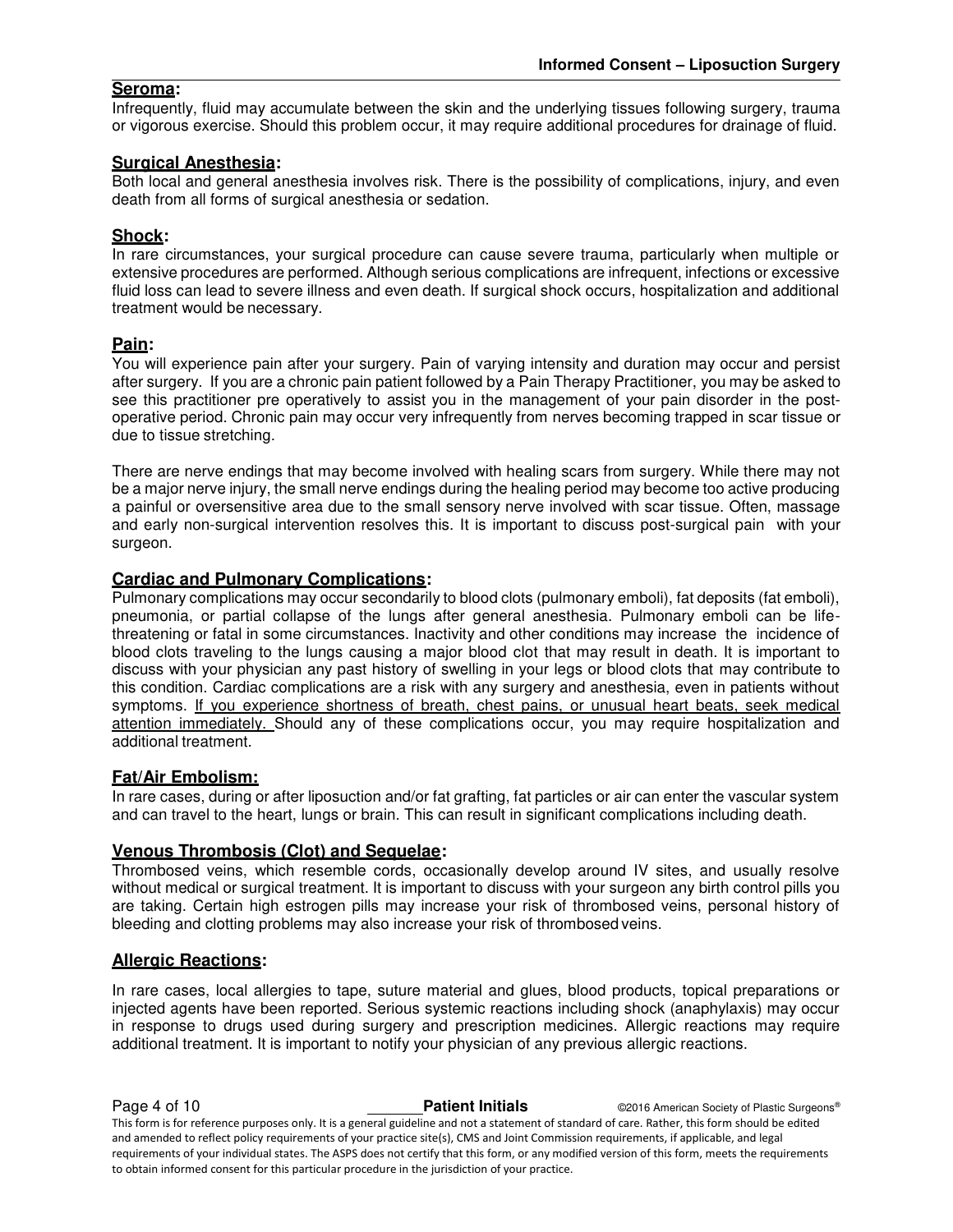# **Drug Reactions:**

Unexpected drug allergies, lack of proper response to medication, or illness caused by the prescribed drug are possibilities. It is important for you to inform your physician of any problems you have had with any medication or allergies to medication, prescribed or over the counter, as well as medications you now regularly take. Provide your surgeon with a list of medications and supplements you are currently taking.

#### **Asymmetry:**

Symmetrical body appearance may not result after surgery. Factors such as skin tone, fatty deposits, skeletal prominence, and muscle tone may contribute to normal asymmetry in body features. Most patients have differences between the right and left side of their bodies before any surgery is performed. Additional surgery may be necessary to attempt to diminish asymmetry.

### **Surgical Wetting Solutions:**

There is the possibility that large volumes of fluid containing dilute local anesthetic drugs and epinephrine that is injected into fatty deposits during surgery may contribute to fluid overload or systemic reaction to these medications. Additional treatment including hospitalization may be necessary.

#### **Persistent Swelling (Lymphedema):**

Persistent swelling can occur following surgery.

#### **Unsatisfactory Result:**

Although good results are expected, there is no guarantee or warranty expressed or implied, on the results that may be obtained. The body is not symmetric and almost everyone has some degree of unevenness which may not be recognized in advance. One side of the face may be slightly larger, one side of the face droopier. The breast and trunk area exhibits the same possibilities. Many of such issues cannot be fully corrected with surgery. The more realistic your expectations as to results, the better your results will appear to you. Some patients never achieve their desired goals or results, at no fault of the surgeon or surgery. You may be disappointed with the results of surgery. Asymmetry, unanticipated shape and size, loss of function, wound disruption, poor healing, and loss of sensation may occur after surgery. Size may be incorrect. Unsatisfactory surgical scar location or appearance may occur. It may be necessary to perform additional surgery to improve your results. Unsatisfactory results may NOT improve with each additional treatment.

#### **ADDITIONAL ADVISORIES**

# **Medications and Herbal Dietary Supplements:**

There are potential adverse reactions that occur as the result of taking over-the-counter, herbal, and/or prescription medications. Aspirin and medications that contain aspirin interfere with forming blood clots, and therefore may contribute to more bleeding issues. If you have a medical condition (such as heart arrhythmia, heart stent, blood vessels with blockages, or blood clots) and are taking medications to thin your blood and prevent clotting such as Plavix, Warfarin, Coumadin, Xarelto, Effient or Pradaxa, discuss management of these medications around the time of surgery with your plastic surgeon. Your plastic surgeon may sometimes coordinate a plan for these medications with the doctor that prescribed them for your medical condition. If you have been prescribed drugs for a medical condition, do not stop them without discussing it first with your plastic surgeon. Stopping these medications abruptly may result in a heart attack, stroke, or death. Be sure to check with your physician about any drug interactions that may exist with medications which you are already taking. If you have an adverse reaction, stop the drugs immediately and call your plastic surgeon for further instructions. If the reaction is severe, go immediately to the nearest emergency room.

When taking the prescribed pain medications after surgery, realize that they can affect your thought process and coordination. Do not drive, do not operate complex equipment, do not make any important decisions

and do not drink any alcohol while taking these medications. Be sure to take your prescribed medication only as directed.

**Page 5 of 10 Patient Initials COVID-2016 American Society of Plastic Surgeons<sup>®</sup>** This form is for reference purposes only. It is a general guideline and not a statement of standard of care. Rather, this form should be edited and amended to reflect policy requirements of your practice site(s), CMS and Joint Commission requirements, if applicable, and legal requirements of your individual states. The ASPS does not certify that this form, or any modified version of this form, meets the requirements to obtain informed consent for this particular procedure in the jurisdiction of your practice.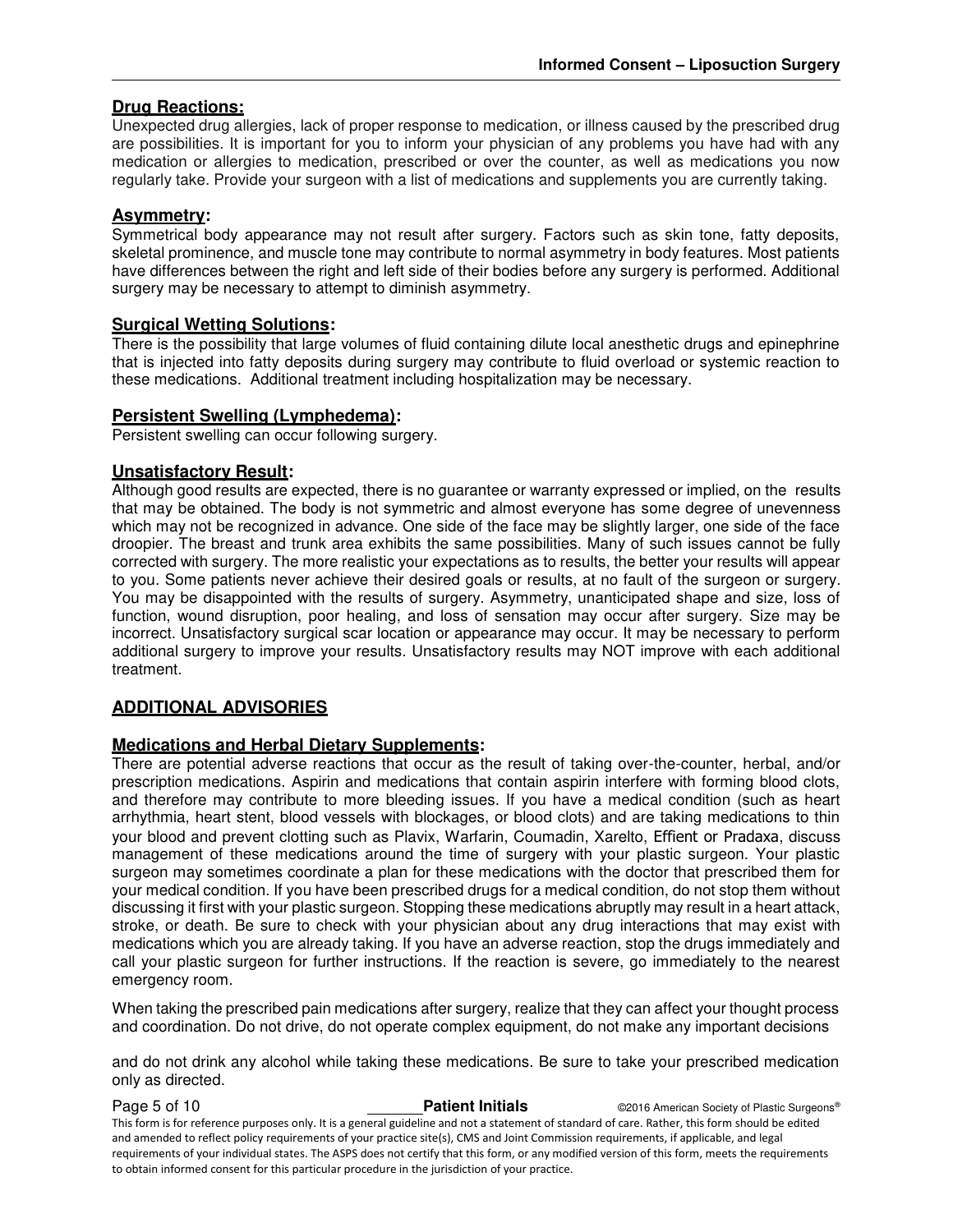# **Sun Exposure – Direct or Tanning Salon:**

The effects of the sun are damaging to the skin. Exposing the treated areas to sun may result in increased scarring, color changes, and poor healing. Patients who tan, either outdoors or in a salon, should inform their surgeon and either delay treatment, or avoid tanning until the surgeon says it is safe to resume. The damaging effect of sun exposure occurs even with the use sun block or clothing coverage.

### **Travel Plans:**

Any surgery holds the risk of complications that may delay healing and your return to normal life. Please let the surgeon know of any travel plans, important commitments already scheduled or planned, or time demands that are important to you, so that appropriate timing of surgery can occur. There are no guarantees that you will be able to resume all activities in the desired time frame. Allow at least 7 days to travel via airplane. Medications may be required should you have a long flight/ trip to prevent DVT/ PE in the immediate post-operative period.

#### **Long-Term Results:**

Subsequent alterations in the appearance of your body may occur as the result of aging, sun exposure, weight loss, weight gain, pregnancy, menopause or other circumstances not related to your surgery.

#### **Body-Piercing:**

Individuals who currently wear body-piercing jewelry in the surgical region are advised that an infection could develop from this activity. Body-piercing jewelry should be removed prior to your surgical procedure.

#### **Nails:**

To determine your vitals status during surgery your anesthesia provider may require access to your finger nails for monitoring. Make sure to have at least two finger nails free of nail polish or acrylic nails on the date of your surgery.

#### **Jewelry:**

Jewelry should not be brought with you at the time of your surgical procedure.

#### **Female Patient Information:**

It is important to inform your plastic surgeon if you use birth control pills, estrogen replacement, or if you suspect you may be pregnant. Many medications including antibiotics may neutralize the preventive effect of birth control pills, allowing for conception and pregnancy.

#### **Intimate Relations After Surgery:**

Surgery involves coagulating of blood vessels and increased activity of any kind may open these vessels leading to a bleed, or hematoma. Activity that increases your pulse or heart rate may cause additional bruising, swelling, and the need for return to surgery to control bleeding. It is wise to refrain from intimate physical activities until your physician states it is safe.

# **Mental Health Disorders and Elective Surgery:**

It is important that all patients seeking to undergo elective surgery have realistic expectations that focus on improvement rather than perfection. Complications or less than satisfactory results are sometimes unavoidable, may require additional surgery and often are stressful. Please openly discuss with your surgeon, prior to surgery, any history that you may have of significant emotional depression or mental

health disorders. Although many individuals may benefit psychologically from the results of elective surgery, effects on mental health cannot be accurately predicted.

# **ADDITIONAL SURGERY NECESSARY (Re-Operations)**

There are many variable conditions that may influence the long-term result of surgery. It is unknown how your tissue may respond or how wound healing will occur after surgery. Secondary surgery may be

**Page 6 of 10 Patient Initials COVID-2016** American Society of Plastic Surgeons® This form is for reference purposes only. It is a general guideline and not a statement of standard of care. Rather, this form should be edited and amended to reflect policy requirements of your practice site(s), CMS and Joint Commission requirements, if applicable, and legal requirements of your individual states. The ASPS does not certify that this form, or any modified version of this form, meets the requirements to obtain informed consent for this particular procedure in the jurisdiction of your practice.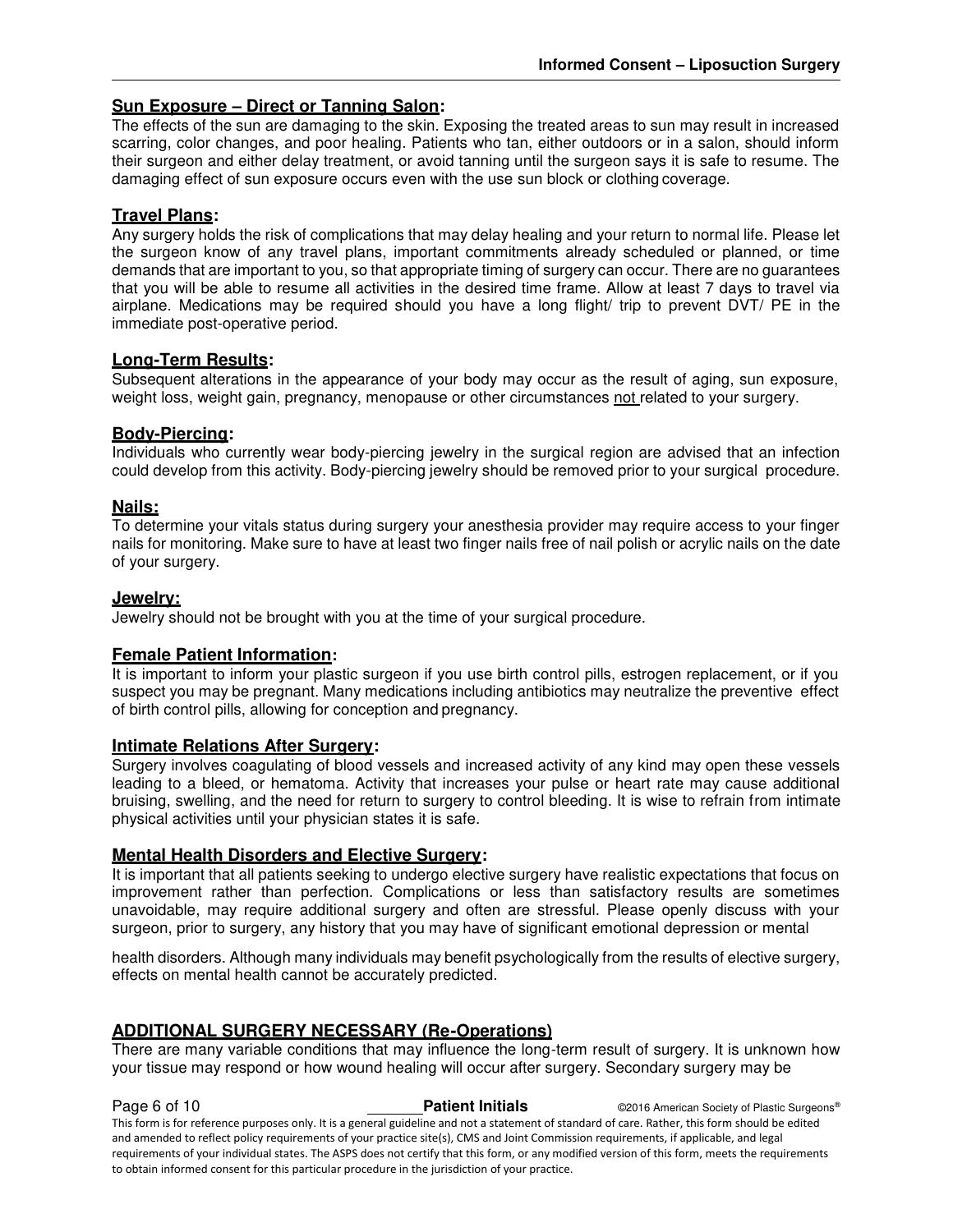#### **Informed Consent – Liposuction Surgery**

necessary to perform additional tightening or repositioning of body structures. Should complications occur, additional surgery or other treatments may be necessary. Even though risks and complications occur infrequently, the risks cited are associated with this surgery. Other complications and risks can occur but are less common. The practice of medicine and surgery is not an exact science. Although good results are expected, there is no guarantee or warranty expressed or implied, on the results that may be obtained. In some situations, it may not be possible to achieve optimal results with a single surgical procedure. You and your surgeon will discuss the options available should additional surgery be advised. There may be additional costs and expenses for such additional procedures, including surgical fees, facility and anesthesia fees, pathology and lab testing.

# **PATIENT COMPLIANCE**

Follow all physician instructions carefully; this is essential for the success of your outcome. It is important that the surgical incisions are not subjected to excessive force, swelling, abrasion, or motion during the time of healing. Personal and vocational activity needs to be restricted. Protective dressings and drains should not be removed unless instructed by your plastic surgeon. Successful post-operative function depends on both surgery and subsequent care. Physical activity that increases your pulse or heart rate may cause bruising, swelling, fluid accumulation and the need for return to surgery. It is important that you participate in follow-up care, return for aftercare, and promote your recovery after surgery.

# **ATTESTATIONS**

#### **Smoking, Second-Hand Smoke Exposure, Nicotine Products (Patch, Gum, Nasal Spray):**

Patients who are currently smoking or use tobacco or nicotine products (patch, gum, or nasal spray) are at a greater risk for significant surgical complications of skin loss and delayed healing and additional scarring. Individuals exposed to second-hand smoke are also at potential risk for similar complications attributable to nicotine exposure. Additionally, smoking may have a significant negative effect on anesthesia and recovery from anesthesia, with coughing and possibly increased bleeding. Individuals who are not exposed to tobacco smoke or nicotine-containing products have a significantly lower risk of these type of complications. Please indicate your current status regarding these items below**:** 

I am a non-smoker and do not use nicotine products. I understand the potential risk of secondhand smoke exposure causing surgical complications.

\_\_\_\_ I am a smoker or use tobacco / nicotine products. I understand the risk of surgical complications due to smoking or use of nicotine products.

I have smoked and stopped approximately ago. I understand I may still have the effects and therefore risks from smoking in my system, if not enough time has lapsed.

I have been advised to stop smoking immediately and have been informed of the risks, benefits, expectations and alternatives to my surgery if I continue smoking.

It is important to refrain from smoking at least 6 weeks before surgery and until your physician states it is safe to return, if desired. I acknowledge that I will inform my physician if I continue to smoke within this time frame, and understand that for my safety, the surgery, if possible, may be delayed.

Smoking may have such a negative effect on your surgery that a urine or blood test just before surgery may be done which will prove the presence of Nicotine. If positive, your surgery may be cancelled and your surgery, scheduling fee, and other prepaid amounts may be forfeited. Honestly disclose smoking to your surgeon.

#### **Sleep Apnea / CPAP:**

Individuals who have breathing disorders such as "Obstructive Sleep Apnea" and who may rely upon CPAP devices (continuous positive airway pressure) or utilize nighttime oxygen are advised that they are at a substantive risk for respiratory arrest and death when they take narcotic pain medications following surgery. This is an important consideration when evaluating the safety of surgical procedures in terms of very serious complications, including death, that relate to pre-existing medical conditions. Surgery may be considered

Page 7 of 10 **Patient Initials COVID BEGIN PAGE 2016** American Society of Plastic Surgeons®

This form is for reference purposes only. It is a general guideline and not a statement of standard of care. Rather, this form should be edited and amended to reflect policy requirements of your practice site(s), CMS and Joint Commission requirements, if applicable, and legal requirements of your individual states. The ASPS does not certify that this form, or any modified version of this form, meets the requirements to obtain informed consent for this particular procedure in the jurisdiction of your practice.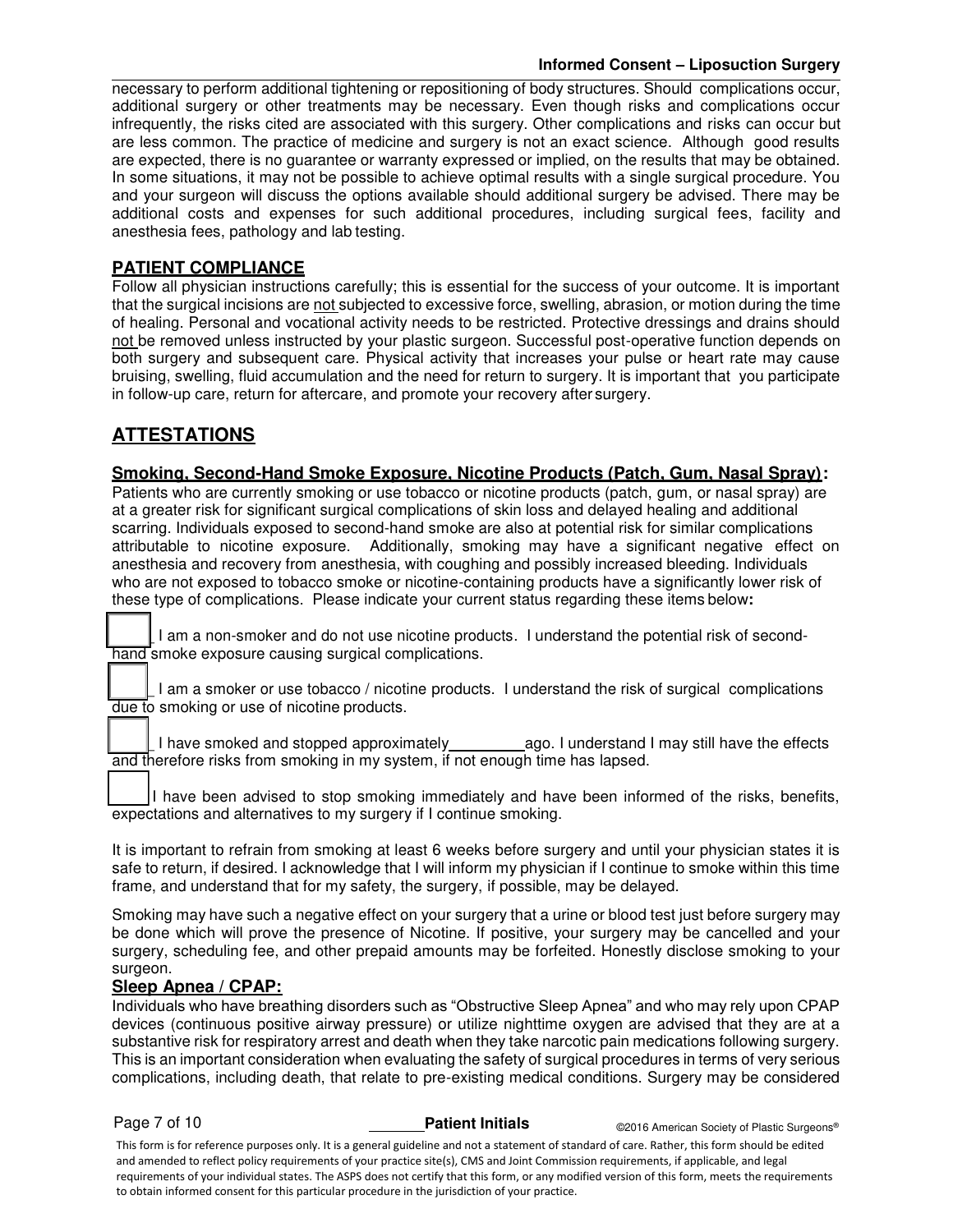only with monitoring afterwards in a hospital setting in order to reduce risk of potential respiratory complications and to safely manage pain following surgery.

Please consider the following symptoms of sleep apnea:

| I am frequently tired upon waking and throughout the day            |
|---------------------------------------------------------------------|
| I have trouble staying asleep at night                              |
| I have been told that I snore or stop breathing during sleep        |
| I wake up throughout the night or constantly turn from side to side |
| I have been told that my legs or arms jerk while I'm sleeping       |
| I make abrupt snorting noises during sleep                          |
| I feel tired or fall asleep during the day                          |
|                                                                     |

It is important for you to inform and discuss any of the above symptoms that you have experienced with your surgeon.

#### **DVT/PE Risks and Advisory:**

There is a risk of blood clots, Deep Vein Thrombosis (DVT) and Pulmonary Embolus (PE) with every surgical procedure. It varies with the risk factors below. The higher the risk factors, the greater the risk and the more involved you must be in both understanding these risks and, when permitted by your physician, walking and moving your legs. There may also be leg stockings, squeezing active leg devices, and possibly medicines to help lower your risk.

There are many conditions that may increase or affect risks of clotting. Inform your doctor about any past or present history of any of the following:

Past History of Blood Clots Family History of Blood Clots \_\_\_\_ Birth Control Pills Hormone Stimulating Drugs Swollen Legs History of Cancer Large Dose Vitamins Varicose Veins Past Illnesses of the Heart, Liver, Lung, or Gastrointestinal Tract. History of Multiple Spontaneous Abortions or Miscarriages

**Page 8 of 10 Patient Initials CONFIDENT CONFIDENT CONFIDENT ACCORDING PARTIC CONFIDENT CONFIDENT CONFIDENT CONFIDENT CONFIDENT CONFIDENT CONFIDENT CONFIDENT CONFIDENT CONFIDENT CONFIDENT CONFIDENT CONFIDENT CONFIDENT** This form is for reference purposes only. It is a general guideline and not a statement of standard of care. Rather, this form should be edited and amended to reflect policy requirements of your practice site(s), CMS and Joint Commission requirements, if applicable, and legal requirements of your individual states. The ASPS does not certify that this form, or any modified version of this form, meets the requirements to obtain informed consent for this particular procedure in the jurisdiction of your practice.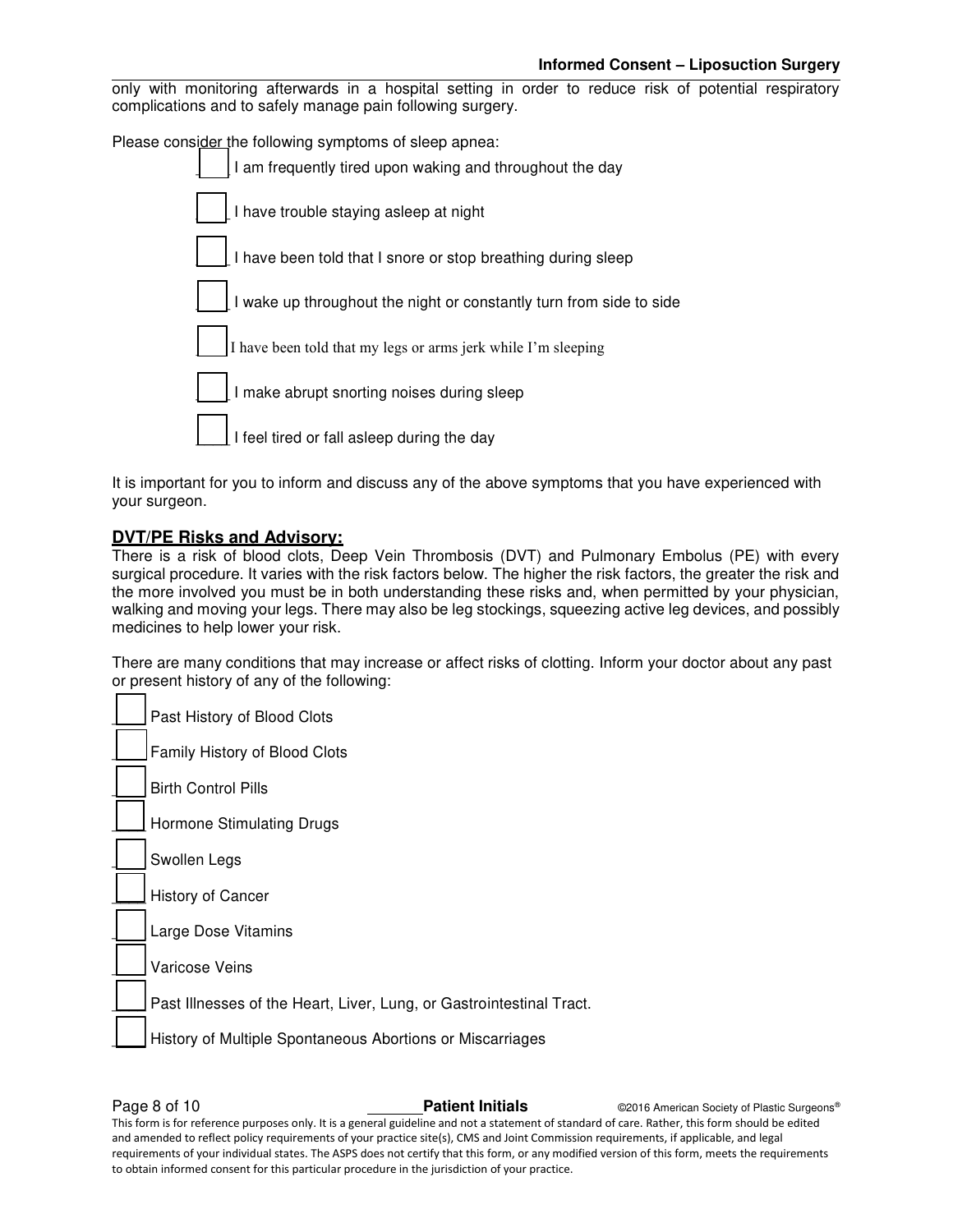I understand the risks relating to DVT/PE and how important it is to comply with therapy as discussed with my surgeon. The methods of preventative therapy include:

Early ambulation when allowed

Compression devices (SCD/ICD)

Anticoagulation Protocols when Allowed

For high risk patients, the risks of VTE are still high, even in the setting of appropriate chemoprophylaxis. If your surgery is elective and you're a high risk patient, it's best to consider with not proceeding with such elective surgery.

# **COMMUNICATION ACKNOWLEDGEMENT – CONSENT**

There are many ways to communicate with you. It is important to keep appointments and let us know if problems or issues arise. Methods of communicating are by telephone, text, pager, answering service if available, email, and regular mail. If an emergency arises, keep us alerted to your progress so we may aid in any necessary treatments. Please do not leave a message after hours or on weekends on the office answering machine if any urgent or emergent situation exists, as there is a delay in retrieving such messages. All attempts will be made to preserve your privacy in accordance with HIPAA rules.

Please select preferred way of communicating with you:

**Telephone** 

| Home                                   |
|----------------------------------------|
| Work                                   |
| Cell                                   |
| Text                                   |
| Pager - Answering Service if available |
| Email - with up to date email address  |
| Regular Mail and Delivery              |

# **DISCLAIMER**

Informed-consent documents are used to communicate information about the proposed surgical treatment of a disease or condition along with disclosure of risks and alternative forms of treatment(s), including no surgery. The informed-consent process attempts to define principles of risk disclosure that should generally meet the needs of most patients in most circumstances.

However, informed-consent documents should not be considered all-inclusive in defining other methods of care and risks encountered. Your plastic surgeon may provide you with additional or different information which is based on all the facts in your particular case and the current state of medical knowledge.

Informed-consent documents are not intended to define or serve as the standard of medical care. Standards of medical care are determined on the basis of all of the facts involved in an individual case and are subject to change as scientific knowledge and technology advance and as practice patterns evolve.

# **It is important that you read the above information carefully and have all of your questions answered before signing the consent on the next page.**

**Page 9 of 10 Patient Initials COVID-2016** American Society of Plastic Surgeons® This form is for reference purposes only. It is a general guideline and not a statement of standard of care. Rather, this form should be edited and amended to reflect policy requirements of your practice site(s), CMS and Joint Commission requirements, if applicable, and legal requirements of your individual states. The ASPS does not certify that this form, or any modified version of this form, meets the requirements to obtain informed consent for this particular procedure in the jurisdiction of your practice.